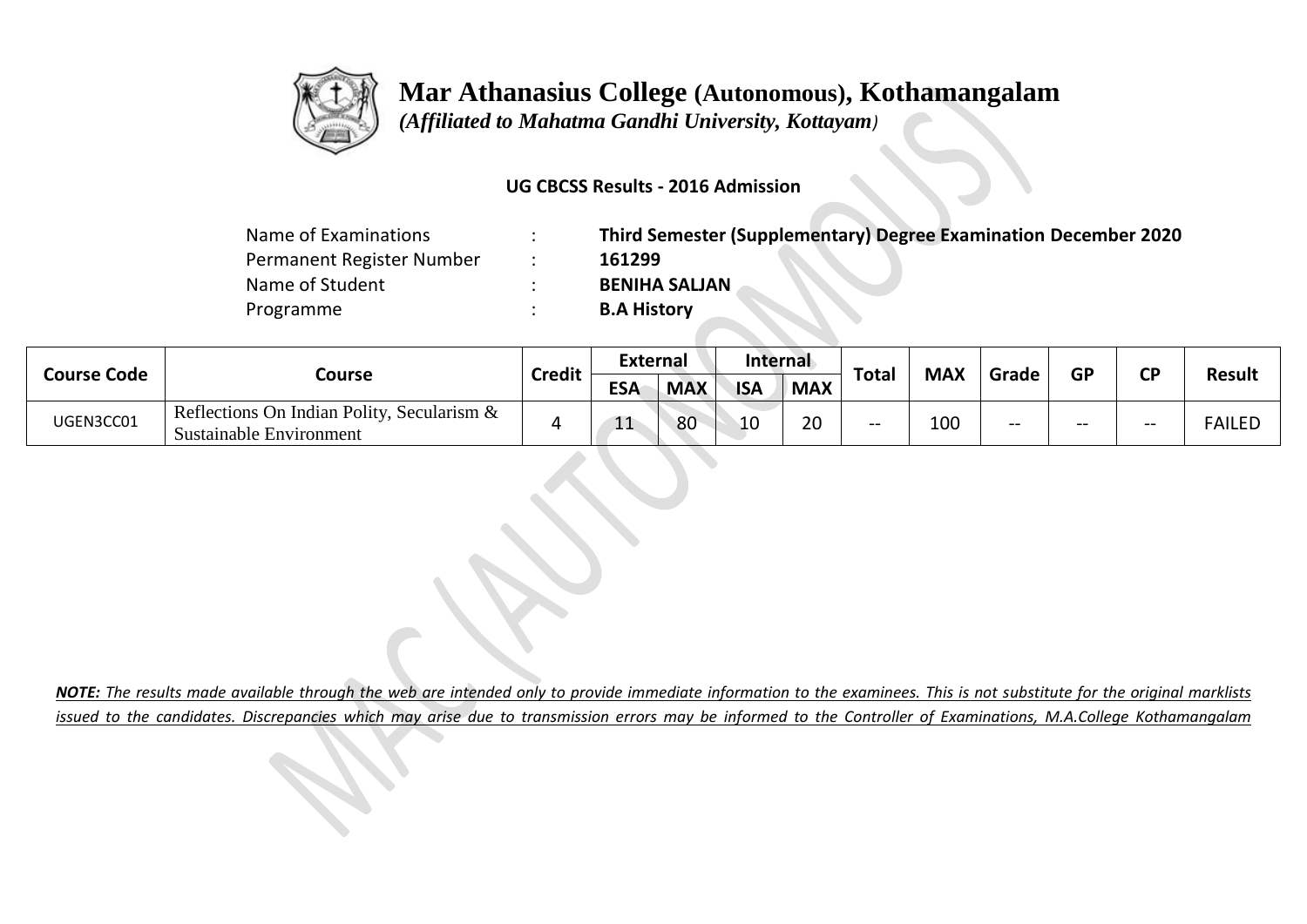

## **Mar Athanasius College (Autonomous), Kothamangalam**

 *(Affiliated to Mahatma Gandhi University, Kottayam)*

### **UG CBCSS Results - 2016 Admission**

| Name of Examinations      | Third Semester (Supplementary) Degree Examination December 2020 |
|---------------------------|-----------------------------------------------------------------|
| Permanent Register Number | 161309                                                          |
| Name of Student           | <b>MALAVIKA P SASL</b>                                          |
| Programme                 | <b>B.A History</b>                                              |

| <b>Course Code</b> | Course                                                                   | <b>Credit</b> | External                   |            | <b>Internal</b> |                |              |            |       | GP | СD |               |
|--------------------|--------------------------------------------------------------------------|---------------|----------------------------|------------|-----------------|----------------|--------------|------------|-------|----|----|---------------|
|                    |                                                                          |               | <b>ESA</b>                 | <b>MAX</b> | <b>ISA</b>      | <b>MAX</b>     | <b>Total</b> | <b>MAX</b> | Grade |    |    | <b>Result</b> |
| UGEN3CC01          | Reflections On Indian Polity, Secularism $\&$<br>Sustainable Environment |               | $\mathbf{a}$<br><u>_ _</u> | 80         |                 | $\Omega$<br>zu | $- -$        | 100        | --    |    | -- | <b>FAILED</b> |

*NOTE: The results made available through the web are intended only to provide immediate information to the examinees. This is not substitute for the original marklists issued to the candidates. Discrepancies which may arise due to transmission errors may be informed to the Controller of Examinations, M.A.College Kothamangalam*